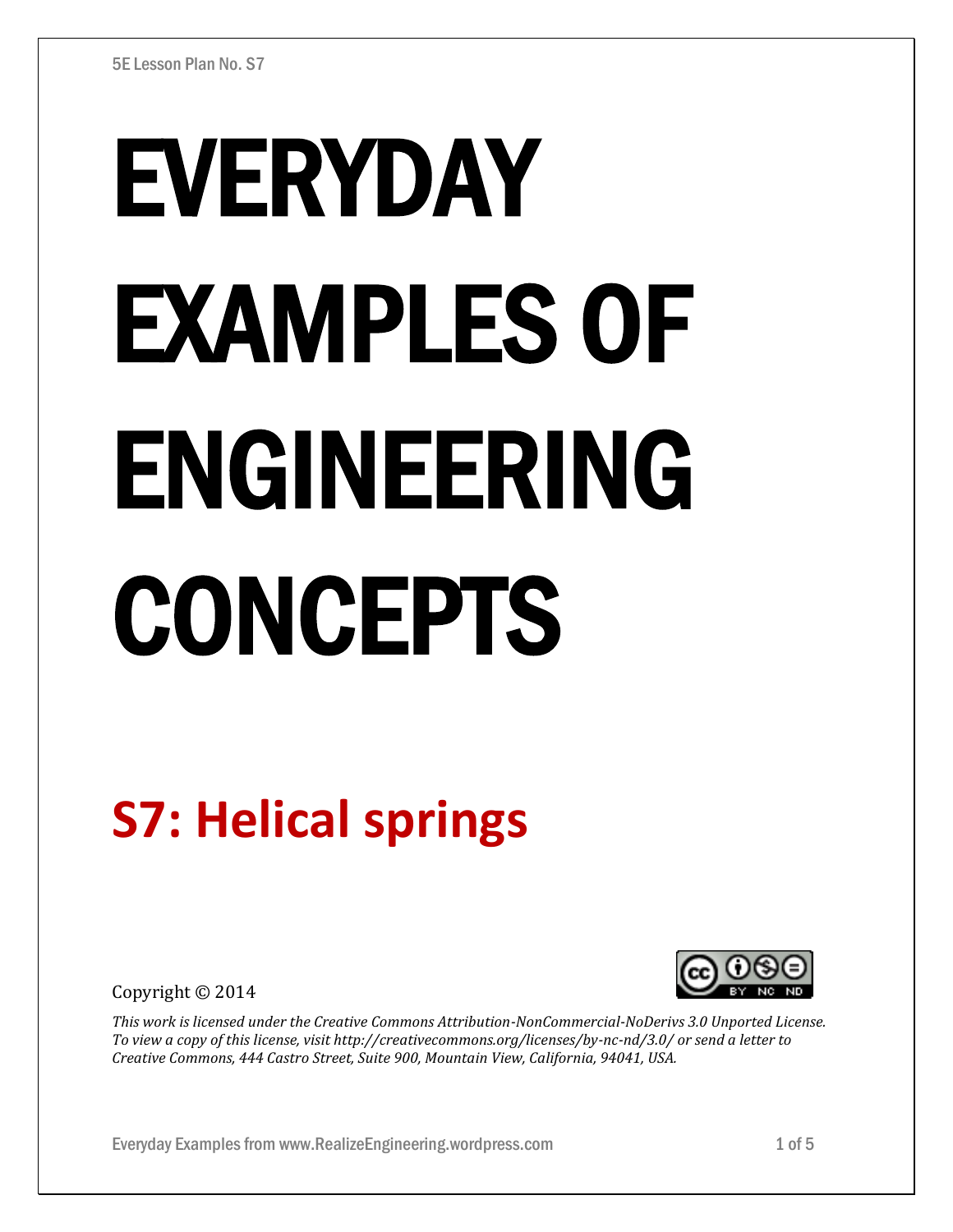*This is an extract from 'Real Life Examples in Mechanics of Solids: Lesson plans and solutions' edited by Eann A. Patterson, first published in 2006 (ISBN:978-0-615-20394-2) which can be obtained on-line at www.engineeringexamples.org and contains suggested exemplars within lesson plans for Sophomore Solids Courses. Prepared as part of the NSF-supported project (#0431756) entitled: "Enhancing Diversity in the Undergraduate Mechanical Engineering Population through Curriculum Change".* 

### **INTRODUCTION**

#### (from *'Real Life Examples in Mechanics of Solids: Lesson plans and solutions'*)

These notes are designed to enhance the teaching of a sophomore course in mechanics of solids, increase the accessibility of the principles and raise the appeal of the subject to students from a diverse background<sup>1</sup>. The notes have been prepared as skeletal lesson plans using the principle of the 5Es: Engage, Explore, Explain, Elaborate and Evaluate. These are not original and were developed by the Biological Sciences Curriculum Study<sup>2</sup> in the 1980s from work by Atkin and Karplus<sup>3</sup> in 1962. Today they are considered to form part of the constructivist learning theory and a number of websites provide easy to follow explanations of them<sup>4</sup>.

These notes are intended to be used by instructors and are written in a style that addresses the instructor, however this is not intended to exclude students who should find the notes and examples interesting, stimulating and hopefully illuminating, particularly when their instructor is not utilizing them. In the interest of brevity and clarity of presentation, standard derivations and definitions are not included since these are readily available in textbooks which these notes are not intended to replace but rather to supplement. Similarly, it is anticipated that these lessons plans can be used to generate lectures/lessons that supplement those covering the fundamentals of each topic.

#### **Acknowledgements**

Many of these examples have arisen through lively discussion in the consortium supported by the NSF grant (#0431756) on "Enhancing Diversity in the Undergraduate Mechanical Engineering Population through Curriculum Change" and the input of these colleagues is cheerfully acknowledged as is the support of NSF. The influence of the editor's mentors and peers at the University of Sheffield is substantial and is gratefully acknowledged since many of the ideas for these examples originate from tutorial questions developed and used in the Department of Mechanical Engineering in Sheffield over many years.

#### Eann A. Patterson

 $\overline{a}$ 

*A.A. Griffith Chair of Structural Materials and Mechanics School of Engineering, University of Liverpool, Liverpool, UK & Royal Society Wolfson Research Merit Award Recipient*

#### Everyday Examples from www.RealizeEngineering.wordpress.com 2 of 5

<sup>1</sup> Patterson, E.A., Campbell, P.B., Busch-Vishniac, I., Guillaume, D.W., 2011, The effect of context on student engagement in engineering, *European J. Engng Education*, 36(3):211-224.

<sup>&</sup>lt;sup>2</sup> http://www.bscs.org/library/BSCS\_5E\_Instructional\_Approach\_July\_06.pdf

<sup>3</sup> Atkin, J. M. and Karplus, R. (1962). Discovery of invention? *Science Teacher* 29(5): 45.

<sup>4</sup> e.g. http://www.science.org.au/primaryconnections/constructivist.htm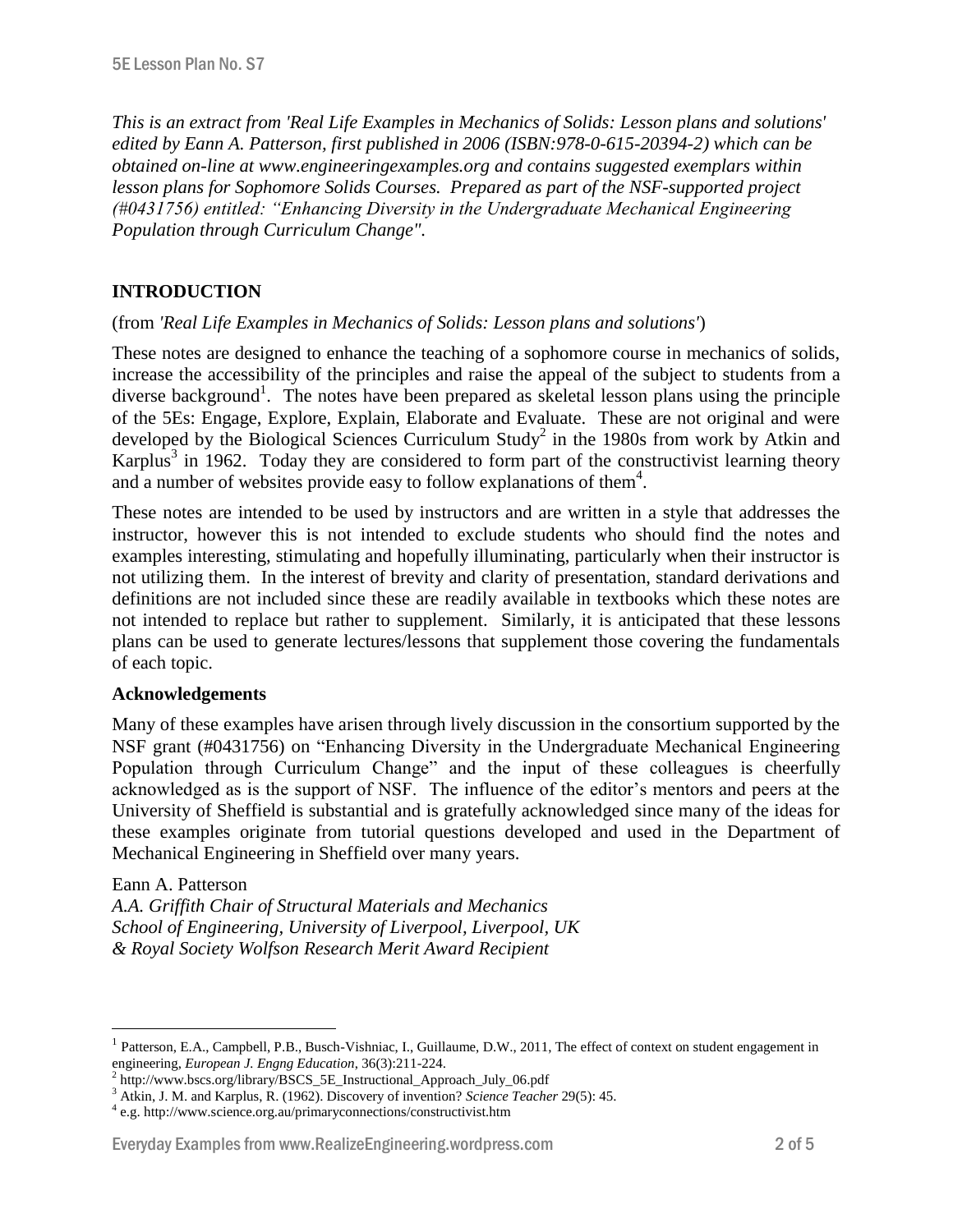#### **STRAIN ENERGY**

#### 7. Principle: **Helical springs**

#### **Engage**

Ride you bike into class again and while braking bounce on the front suspension.

#### **Explore**

Discuss why a suspension system is necessary. Discuss what components are needed in a suspension system. Discuss the energy transfers and dissipation.



#### **Explain**

Ask the students to consider what would happen if only a spring was employed and hence explain why a damper is necessary. There is a nice graphic and explanation at [http://travel.howstuffworks.com/mountain-bike4.htm.](http://travel.howstuffworks.com/mountain-bike4.htm) This discussion could be extended to cars and handling characteristics<http://auto.howstuffworks.com/car-suspension.htm>

#### **Elaborate**

Consider the design of the front suspension springs. These are hidden inside the front shock absorbers, but physically they must have a coil diameter of about 45mm and it is desirable that they have a deflection of about 10cm. Let us assume that the suspension is designed to absorb the vertical impact of rider plus bike of 120kg from 0.5m, then

Potential Energy lost in fall = Strain Energy absorbed by suspension system

$$
mgh = \frac{W\delta}{2}
$$

where *W* is load applied to springs and  $\delta$  is the spring deflection, so

$$
W = \frac{2mgh}{\delta} = \frac{2 \times 120 \times 9.81 \times 0.5}{0.1} = 11772 \text{ N (for both springs)}
$$

From formula book, shear stress in spring:  $\tau = \frac{60 \text{ V}}{\sigma d^3}$ 8 *d WD*  $\tau = \frac{Sr}{\pi}$ 

where *D* is the coil diameter and *d* is the wire diameter, for Nickel-Chrome steel  $\tau_{yield} = 650$ MPa, then

$$
d^{3} = \frac{8WD}{\pi\tau} = \frac{8 \times 5886 \times 0.025}{\pi \times 650 \times 10^{6}} \text{ and } d = 8.3 \text{mm}
$$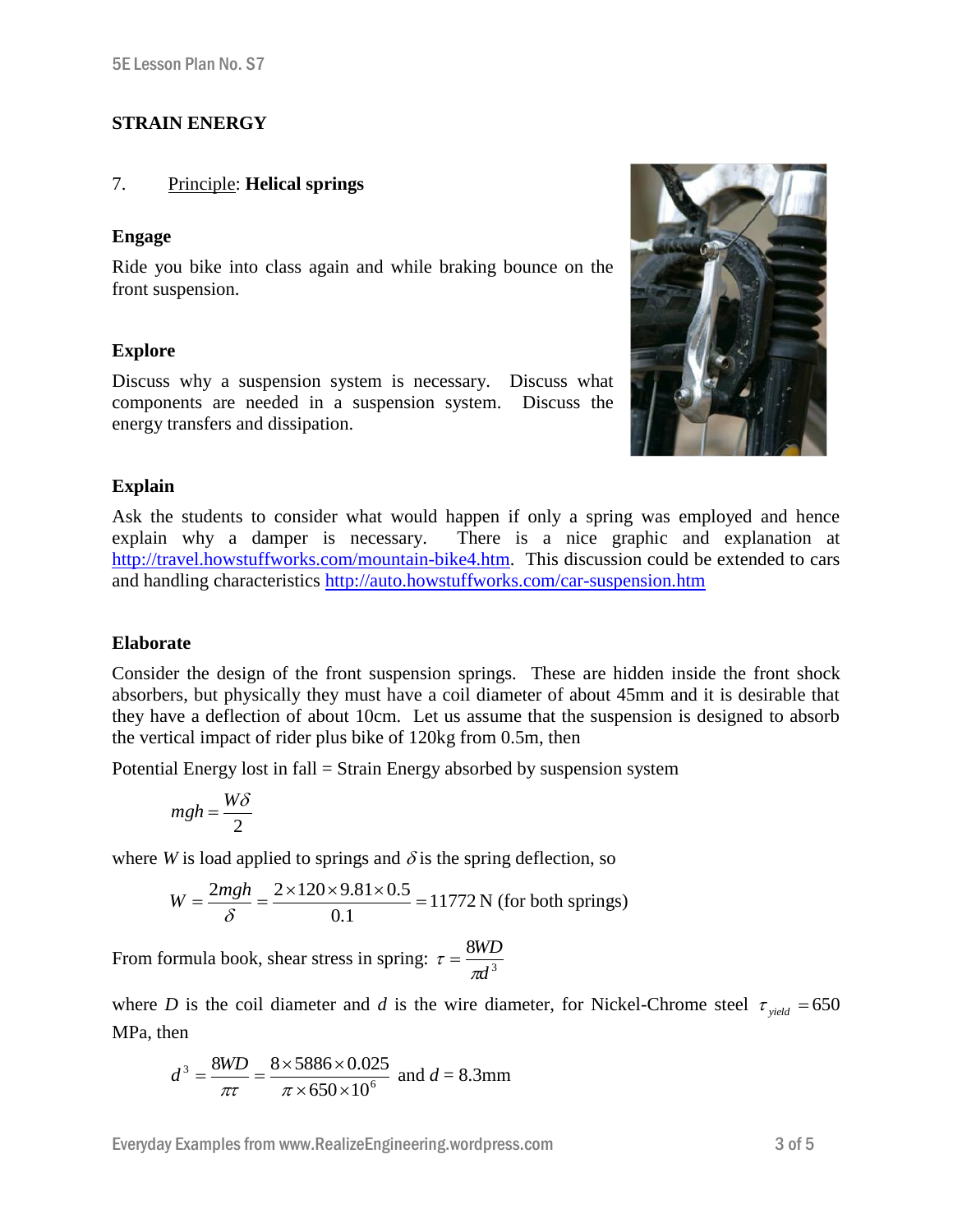Also, deflection of spring,  $\delta = \frac{G}{dA^4}$  $8WD^3$ *Gd*  $\delta = \frac{8WD^3n}{n}$ 

where *n* is the number of coils and *G* is shear modulus respectively.

hence

$$
\delta = \frac{8 \times 5886 \times 0.025^3 n}{(82 \times 10^9) 0.0083^4} = 1.87 \times 10^{-3} n
$$
 (i)  

$$
n = \frac{\delta}{1.87 \times 10^{-3}} = \frac{0.1}{1.87 \times 10^{-3}} = 53.5 \text{ coils!}
$$

Conclusion: springs alone cannot absorb this amount of energy with this distance of travel. Need energy dissipation in the damper to contribute to the total energy absorption. Actually the front suspension often uses compressed air springs rather than mechanical springs.

#### **Evaluate**

Ask students to attempt the following examples:

*Example 7.1*

A pogo stick<sup>5</sup> contains a Nickel-Chrome steel spring of free length 600mm and mean coil diameter 50mm made from round stock. If the spring is designed to be fully compressed so that the coils just touch each other under a mass of 100kg, then calculate the wire diameter and number of coils required if a factor of safety of 2 is employed.

From formula book, shear stress in spring:  $\tau = \frac{60 \text{ V}}{\sigma d^3}$ 8 *d WD*  $\tau = \frac{Sr}{\pi}$ 

> where *W* is the applied load, *D* is the coil diameter and *d* is the wire diameter, so for a factor of safety of 2 and  $\tau_{yield}$  = 650 MPa, then

$$
d^{3} = \frac{8WD}{\pi\tau} = \frac{8 \times (100 \times 9.81) \times 0.05}{\pi \times 325 \times 10^{6}}
$$
 and  $d = 7.27$  mm

Also, deflection of spring,  $\delta = \frac{G}{dA^4}$  $8WD^3$ *Gd*  $\delta = \frac{8WD^3n}{n}$ 

where *n* is the number of coils and *G* is shear modulus respectively.

hence 
$$
\delta = \frac{8 \times (100 \times 9.81) \times 0.05^3 n}{(82 \times 10^9) \times 0.00727^4} = 4.28 \times 10^{-3} n
$$
 (i)

also  $nd + \delta = 0.6$  = free length (ii)

substitute  $(i)$  in  $(ii)$  to give:

 $\overline{a}$ 





<sup>5</sup> *Extract from US Patent #2,793, 036 by G. B. Hansberg*